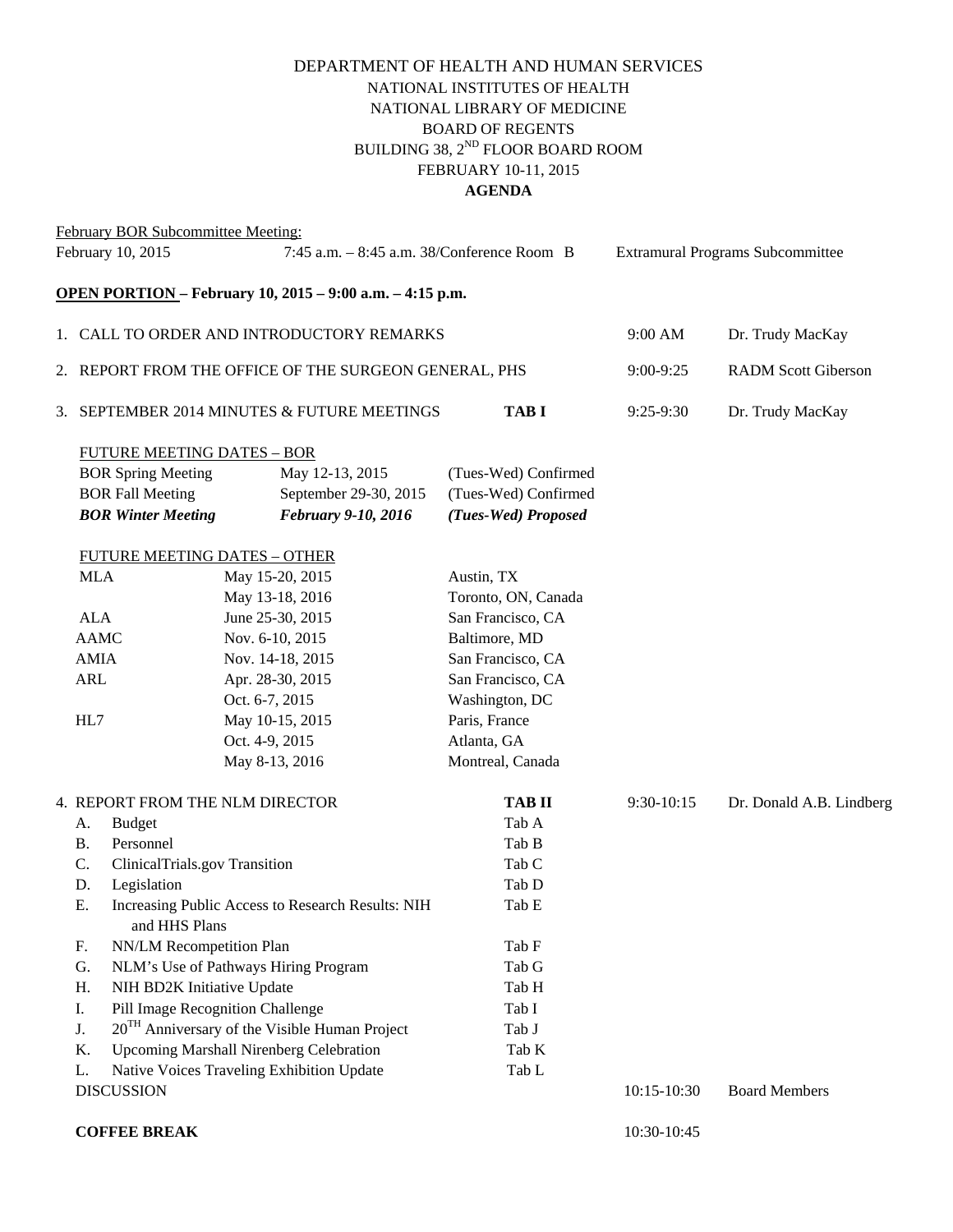#### **NLM Board of Regents – February 10-11, 2015**

|  | 5. ADVISORY COMMITTEE TO THE NIH DIRECTOR<br>WORKING GROUP ON THE NATIONAL LIBRARY<br>OF MEDICINE                                                                            | <b>TAB III</b> | 10:45-11:05   | Dr. Trudy MacKay<br>Ms. Betsy Humphreys     |
|--|------------------------------------------------------------------------------------------------------------------------------------------------------------------------------|----------------|---------------|---------------------------------------------|
|  | <b>DISCUSSION</b>                                                                                                                                                            |                | 11:05-11:30   | <b>Board Members</b>                        |
|  | 6. REPORT FROM THE DEPUTY DIRECTOR FOR<br>SCIENCE, OUTREACH, AND POLICY, NIH                                                                                                 |                | 11:30-11:50   | Dr. Kathy Hudson                            |
|  | <b>DISCUSSION</b>                                                                                                                                                            |                | 11:50-12:00   | <b>Board Members</b>                        |
|  | <b>LUNCH</b>                                                                                                                                                                 |                | $12:00-1:00$  | Bldg 38A, Visitors Center                   |
|  | 7. NOTICE OF PROPOSED RULEMAKING: CLINICAL TRIALS                                                                                                                            | <b>TAB IV</b>  | $1:00-1:30$   | Mr. Jerry Sheehan                           |
|  | REGISTRATION AND RESULTS SUBMISSION<br><b>DISCUSSION</b>                                                                                                                     |                | $1:30-1:45$   | Dr. Joseph Francis<br>Dr. Tenley Albright   |
|  | 8. NLM'S ROLE IN PRESERVING THE COUNTRY'S<br><b>CULTURAL HERITAGE</b>                                                                                                        | <b>TAB V</b>   | $1:45-2:15$   | Ms. Joyce Backus                            |
|  | <b>DISCUSSION</b>                                                                                                                                                            |                | $2:15-2:30$   | Ms. Sandra Martin<br>Ms. Kathryn Mendenhall |
|  | <b>COFFEE BREAK</b>                                                                                                                                                          |                | $2:30-2:45$   |                                             |
|  | 9. DISCOVERING AND APPLYING KNOWLEDGE IN<br><b>CLINICAL DATABASES</b>                                                                                                        | <b>TAB VI</b>  | $2:45-3:15$   | Dr. George Hripcsak<br>Columbia University  |
|  | <b>DISCUSSION</b>                                                                                                                                                            |                | $3:15 - 3:30$ | Dr. Trudy MacKay<br>Dr. Robert Greenes      |
|  | 10. EXTRAMURAL PROGRAMS REPORT<br>A. Approval of Grant Operating Procedures<br>B. Approval of Inclusion Guidelines<br>C. Expanding Research Support Options for NLM Grantees | <b>TAB VII</b> | $3:30-4:00$   | Dr. Valerie Florance                        |
|  | <b>DISCUSSION</b>                                                                                                                                                            |                | $4:00-4:15$   | <b>Board Members</b>                        |

### **CLOSED PORTION – February 10, 2015 4:15-4:45 p.m.**

This portion of the meeting is closed to the public in accordance with the provisions set forth in section  $552(c)(4)$  and  $552(c)(6)$ , Title 5, U.S. Code and Section 10(d) of the Federal Advisory Committee Act, as amended (5 U.S.C. Appendix 2)

| 11. REPORT OF THE EP SUBCOMMITTEE | Dr. Trudy MacKay     |
|-----------------------------------|----------------------|
| EN BLOC APPROVAL OF GRANTS        | Dr. Valerie Florance |
|                                   |                      |

**RECESS** 4:45 PM